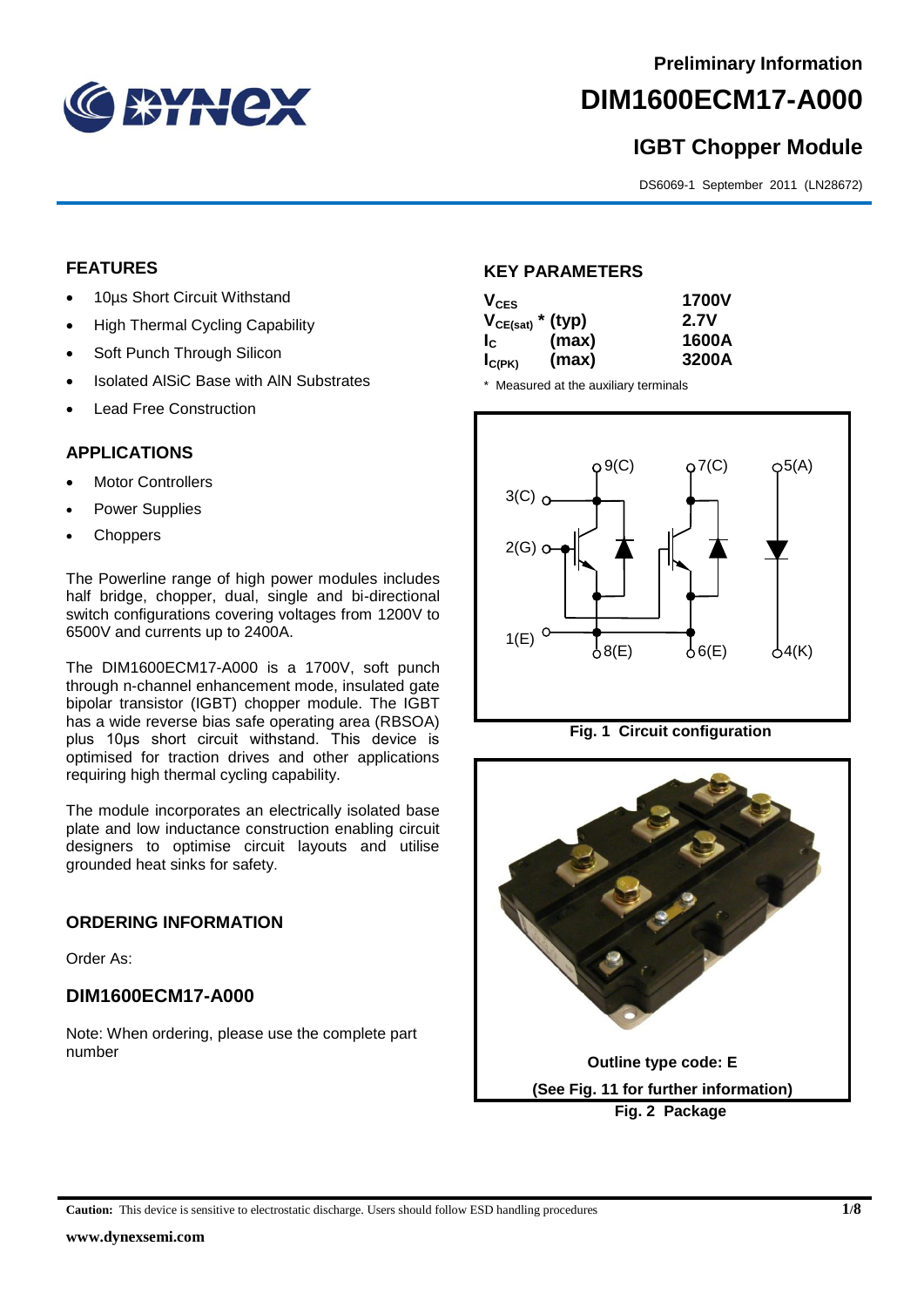#### **ABSOLUTE MAXIMUM RATINGS**

Stresses above those listed under 'Absolute Maximum Ratings' may cause permanent damage to the device. In extreme conditions, as with all semiconductors, this may include potentially hazardous rupture of the package. Appropriate safety precautions should always be followed. Exposure to Absolute Maximum Ratings may affect device reliability.

#### **Tcase = 25°C unless stated otherwise**

| Symbol            | <b>Parameter</b>                                                 | <b>Test Conditions</b>                                   |      | <b>Units</b> |
|-------------------|------------------------------------------------------------------|----------------------------------------------------------|------|--------------|
| $V_{CES}$         | Collector-emitter voltage                                        | $V_{GE} = 0V$                                            | 1700 | V            |
| $V_{\text{GES}}$  | Gate-emitter voltage                                             |                                                          | ±20  | V            |
| $I_{\rm C}$       | Continuous collector current                                     | $T_{\text{case}} = 75^{\circ}C$                          | 1600 | A            |
| $I_{C(PK)}$       | 1ms, $T_{\text{case}} = 110^{\circ}$ C<br>Peak collector current |                                                          | 3200 | A            |
| $P_{\text{max}}$  | Max. transistor power dissipation                                | $T_{\text{case}} = 25^{\circ}C$ , $T_i = 150^{\circ}C$   |      | W            |
| $I^2t$            | Diode $I^2$ t value (IGBT arm)                                   |                                                          | 480  | $kA^2s$      |
|                   | Diode $I^2$ t value (Diode arm)                                  | $V_R = 0$ , $t_p = 10$ ms, $T_i = 125$ °C                |      | $kA^2s$      |
| $V_{\text{isol}}$ | Isolation voltage - per module                                   | Commoned terminals to base plate.<br>AC RMS, 1 min, 50Hz | 4000 | V            |
| $Q_{PD}$          | Partial discharge - per module                                   | IEC1287, $V_1$ = 1800V, $V_2$ = 1300V, 50Hz RMS          | 10   | pC           |

#### **THERMAL AND MECHANICAL RATINGS**

| Internal insulation material:     | AIN              |
|-----------------------------------|------------------|
| Baseplate material:               | <b>AISiC</b>     |
| Creepage distance:                | 33mm             |
| Clearance:                        | 20 <sub>mm</sub> |
| CTI (Comparative Tracking Index): | >600             |

| Symbol                       | <b>Parameter</b>                                                                                                                                 | <b>Test Conditions</b>                        | Min | Typ.                     | <b>Max</b> | <b>Units</b>    |
|------------------------------|--------------------------------------------------------------------------------------------------------------------------------------------------|-----------------------------------------------|-----|--------------------------|------------|-----------------|
| $R_{th(i-c)}$                | Thermal resistance – transistor (per arm)                                                                                                        | Continuous dissipation -<br>junction to case  |     |                          | 9          | °C/kW           |
|                              | Thermal resistance - diode (IGBT arm)<br>Continuous dissipation -<br>$R_{th(j-c)}$<br>junction to case<br>Thermal resistance - diode (Diode arm) |                                               |     | $\overline{\phantom{0}}$ | 20         | °C/kW           |
|                              |                                                                                                                                                  |                                               |     | $\blacksquare$           | 20         | °C/kW           |
| $R_{th(c-h)}$                | Thermal resistance - case to heatsink<br>(per module)                                                                                            | Mounting torque 5Nm<br>(with mounting grease) |     |                          | 6          | °C/kW           |
| $\mathsf{T}_{\mathsf{i}}$    | Junction temperature                                                                                                                             | Transistor                                    |     | ۰                        | 150        | $^{\circ}C$     |
|                              |                                                                                                                                                  | Diode                                         |     | $\blacksquare$           | 125        | $\rm ^{\circ}C$ |
| ${\mathsf T}_{\textsf{stg}}$ | Storage temperature range                                                                                                                        |                                               | -40 | $\blacksquare$           | 125        | $^{\circ}C$     |
|                              |                                                                                                                                                  | Mounting - M6                                 |     | $\overline{\phantom{0}}$ | 5          | Nm              |
|                              | Screw torque                                                                                                                                     | Electrical connections - M4                   |     | $\overline{\phantom{0}}$ | 2          | Nm              |
|                              |                                                                                                                                                  | Electrical connections - M8                   |     | ٠                        | 10         | Nm              |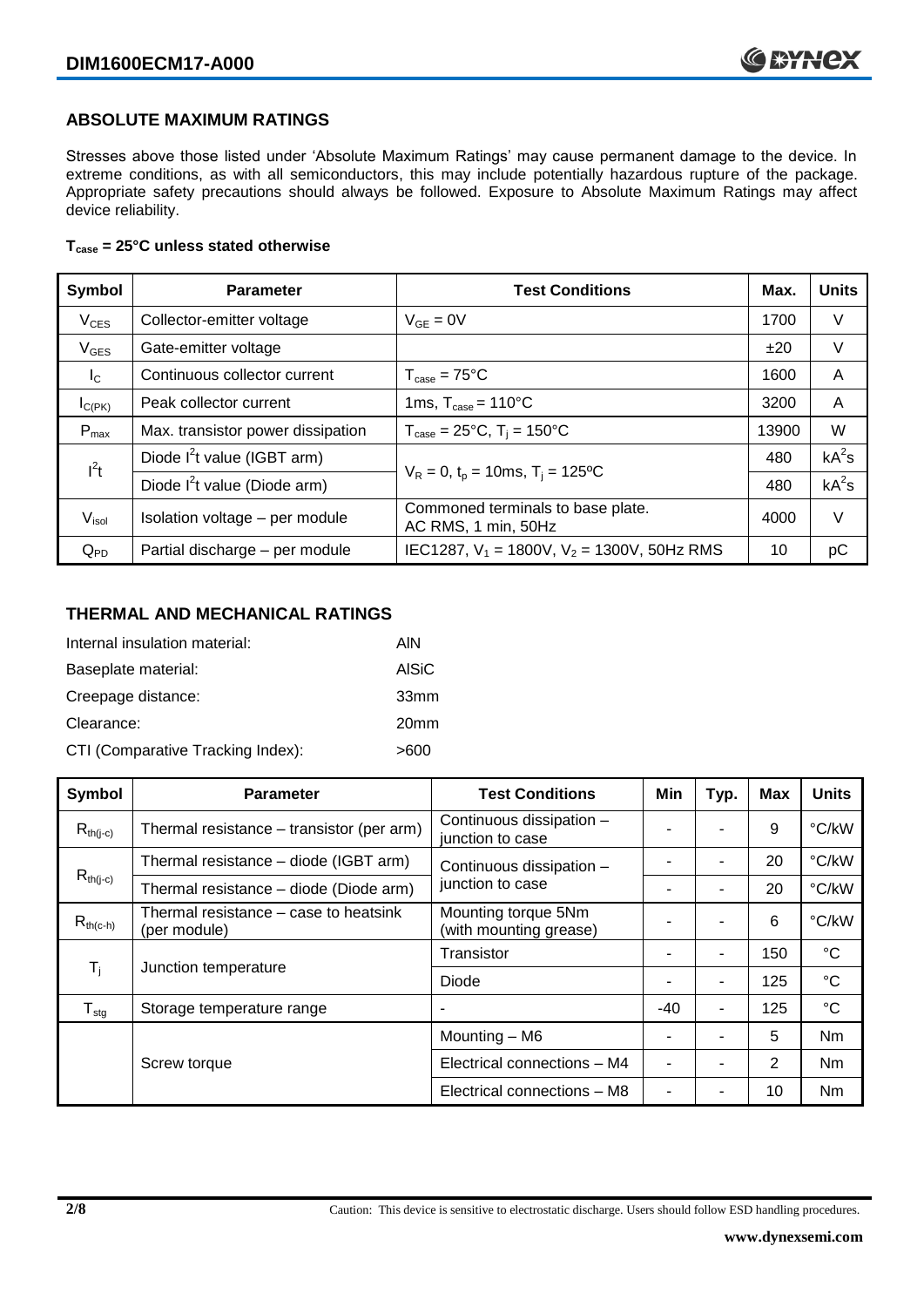### **ELECTRICAL CHARACTERISTICS**

#### **Tcase = 25°C unless stated otherwise.**

| <b>Symbol</b>      | <b>Parameter</b>                        | <b>Test Conditions</b>                                                                                                                          | Min | <b>Typ</b> | <b>Max</b> | <b>Units</b> |
|--------------------|-----------------------------------------|-------------------------------------------------------------------------------------------------------------------------------------------------|-----|------------|------------|--------------|
|                    | Collector cut-off current               | $V_{GE} = 0V$ , $V_{CE} = V_{CES}$                                                                                                              |     |            | 2          | mA           |
| $I_{\text{CES}}$   |                                         | $V_{GF} = 0V$ , $V_{CF} = V_{CES}$ , $T_{case} = 125$ °C                                                                                        |     |            | 50         | mA           |
| $I_{\text{GES}}$   | Gate leakage current                    | $V_{GF} = \pm 20V$ , $V_{CF} = 0V$                                                                                                              |     |            | 8          | μA           |
| $V_{GE(TH)}$       | Gate threshold voltage                  | $I_C = 80$ mA, $V_{GE} = V_{CE}$                                                                                                                | 4.5 | 5.5        | 6.5        | $\vee$       |
| $^{\dagger}$       | Collector-emitter saturation<br>voltage | $V_{GE}$ = 15V, $I_C$ = 1600A                                                                                                                   |     | 2.7        | 3.2        | $\vee$       |
| $V_{CE(sat)}$      |                                         | $V_{GE}$ = 15V, $I_C$ = 1600A, T <sub>i</sub> = 125°C                                                                                           |     | 3.4        | 4.0        | $\vee$       |
| $I_F$              | Diode forward current                   | DC                                                                                                                                              |     | 1600       |            | A            |
| $I_{FM}$           | Diode maximum forward current           | $t_p = 1$ ms                                                                                                                                    |     | 3200       |            | A            |
| $V_F$ <sup>†</sup> | Diode forward voltage<br>(IGBT arm)     |                                                                                                                                                 |     | 2.2        | 2.5        | $\vee$       |
|                    | Diode forward voltage<br>(Diode arm)    | $I_F = 1600A$                                                                                                                                   |     | 2.2        | 2.5        | V            |
|                    | Diode forward voltage<br>(IGBT arm)     |                                                                                                                                                 |     | 2.3        | 2.6        | V            |
|                    | Diode forward voltage<br>(Diode arm)    | $I_F = 1600A$ , $T_i = 125^{\circ}C$                                                                                                            |     | 2.3        | 2.6        | $\vee$       |
| $C_{\text{ies}}$   | Input capacitance                       | $V_{CF} = 25V$ , $V_{GF} = 0V$ , f = 1MHz                                                                                                       |     | 120        |            | nF           |
| $Q_q$              | Gate charge                             | ±15V                                                                                                                                            |     | 18         |            | $\mu$ C      |
| $C_{res}$          | Reverse transfer capacitance            | $V_{CE} = 25V$ , $V_{GE} = 0V$ , f = 1MHz                                                                                                       |     |            |            | nF           |
| $L_M$              | Module inductance - IGBT arm            |                                                                                                                                                 |     | 15         |            | nH           |
| $R_{INT}$          | Internal resistance - IGBT arm          |                                                                                                                                                 |     | 140        |            | $\mu\Omega$  |
| SC <sub>Data</sub> | Short circuit current, I <sub>SC</sub>  | $T_i = 125$ °C, $V_{CC} = 1000V$<br>$t_p \le 10 \mu s$ , $V_{GE} \le 15V$<br>$V_{CE \text{ (max)}} = V_{CES} - L^* \times dl/dt$<br>IEC 60747-9 |     | 6400       |            | A            |

#### **Note:**

 $^\dagger$  Measured at the auxiliary terminals

 $\check{}$  L is the circuit inductance + L<sub>M</sub>

**Caution:** This device is sensitive to electrostatic discharge. Users should follow ESD handling procedures **3/8**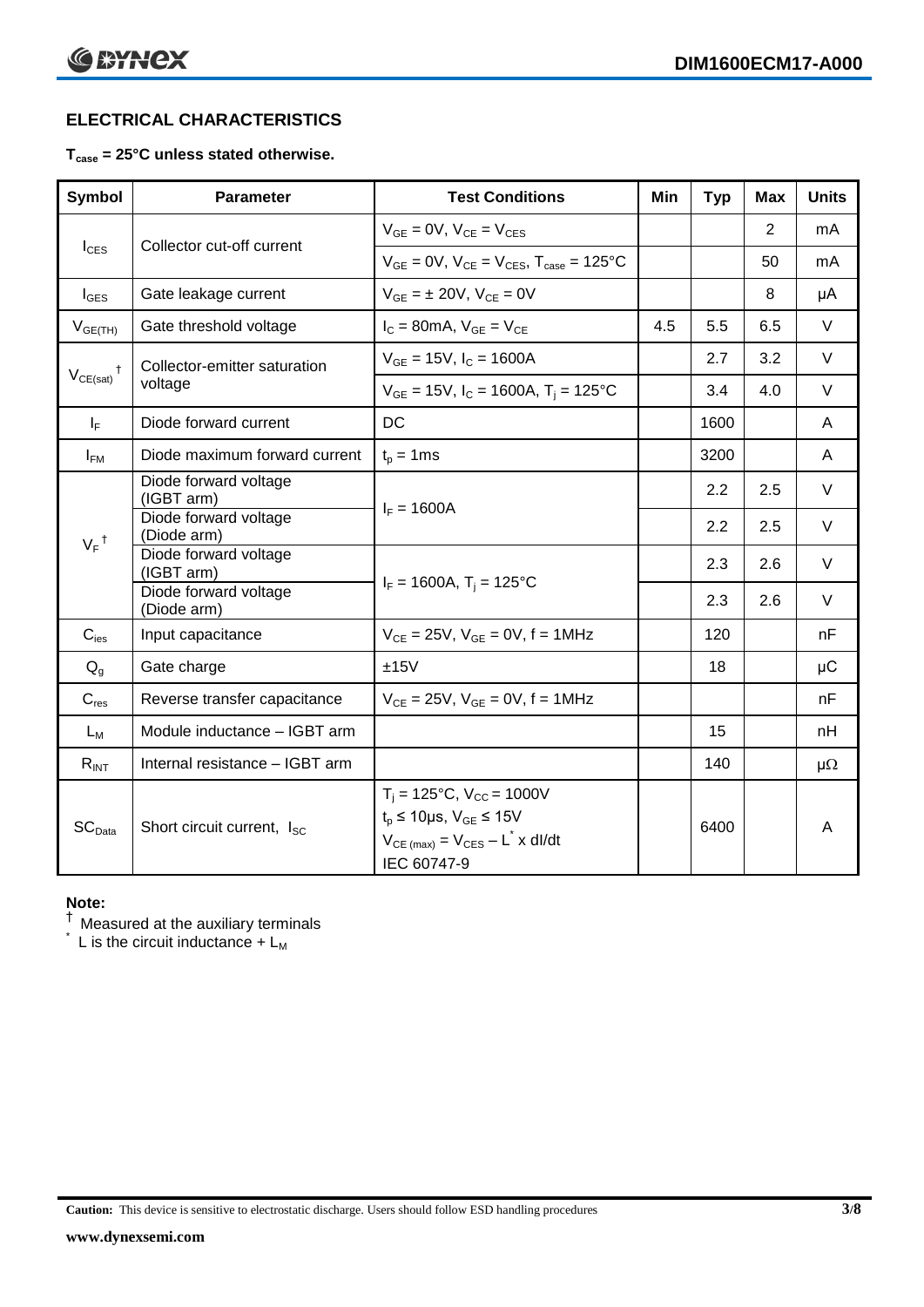#### **ELECTRICAL CHARACTERISTICS**

**Tcase = 25°C unless stated otherwise**

| Symbol              | <b>Parameter</b>               | <b>Test Conditions</b>                                                                                                            | Min | Typ. | <b>Max</b> | <b>Units</b> |
|---------------------|--------------------------------|-----------------------------------------------------------------------------------------------------------------------------------|-----|------|------------|--------------|
| $t_{d(\text{off})}$ | Turn-off delay time            | $I_c = 1600A$<br>$V_{GF} = \pm 15V$<br>$V_{CF} = 900V$<br>$R_{G(ON)} = 1.5\Omega$<br>$R_{G(OFF)} = 1.5\Omega$<br>$L_s \sim 100hH$ |     | 1400 |            | ns           |
| $t_{f}$             | Fall time                      |                                                                                                                                   |     | 200  |            | ns           |
| $E_{OFF}$           | Turn-off energy loss           |                                                                                                                                   |     | 500  |            | mJ           |
| $t_{d(on)}$         | Turn-on delay time             |                                                                                                                                   |     | 300  |            | ns           |
| $t_{r}$             | Rise time                      |                                                                                                                                   |     | 200  |            | ns           |
| $E_{ON}$            | Turn-on energy loss            |                                                                                                                                   |     | 300  |            | mJ           |
| $Q_{rr}$            | Diode reverse recovery charge  | $I_F = 1600A$                                                                                                                     |     | 400  |            | μC           |
| $I_{rr}$            | Diode reverse recovery current | $V_{CF} = 900V$                                                                                                                   |     | 1000 |            | A            |
| $E_{rec}$           | Diode reverse recovery energy  | $dl_F/dt = 8000A/\mu s$                                                                                                           |     | 200  |            | mJ           |

#### **Tcase = 125°C unless stated otherwise**

| Symbol              | <b>Parameter</b>               | <b>Test Conditions</b>                                                                                                            | Min | Typ. | <b>Max</b> | <b>Units</b> |
|---------------------|--------------------------------|-----------------------------------------------------------------------------------------------------------------------------------|-----|------|------------|--------------|
| $t_{d(\text{off})}$ | Turn-off delay time            | $I_c = 1600A$<br>$V_{GE} = \pm 15V$<br>$V_{CE} = 900V$<br>$R_{G(ON)} = 1.5\Omega$<br>$R_{G(OFF)} = 1.5\Omega$<br>$L_s \sim 100nH$ |     | 1600 |            | ns           |
| $t_{f}$             | Fall time                      |                                                                                                                                   |     | 250  |            | ns           |
| $E_{OFF}$           | Turn-off energy loss           |                                                                                                                                   |     | 650  |            | mJ           |
| $t_{d(on)}$         | Turn-on delay time             |                                                                                                                                   |     | 400  |            | ns           |
| $t_{r}$             | Rise time                      |                                                                                                                                   |     | 250  |            | ns           |
| $E_{ON}$            | Turn-on energy loss            |                                                                                                                                   |     | 600  |            | mJ           |
| $Q_{rr}$            | Diode reverse recovery charge  | $I_F = 1600A$                                                                                                                     |     | 600  |            | $\mu$ C      |
| $I_{rr}$            | Diode reverse recovery current | $V_{CE}$ = 900V                                                                                                                   |     | 1050 |            | A            |
| $E_{rec}$           | Diode reverse recovery energy  | $dl_F/dt = 7000A/\mu s$                                                                                                           |     | 400  |            | mJ           |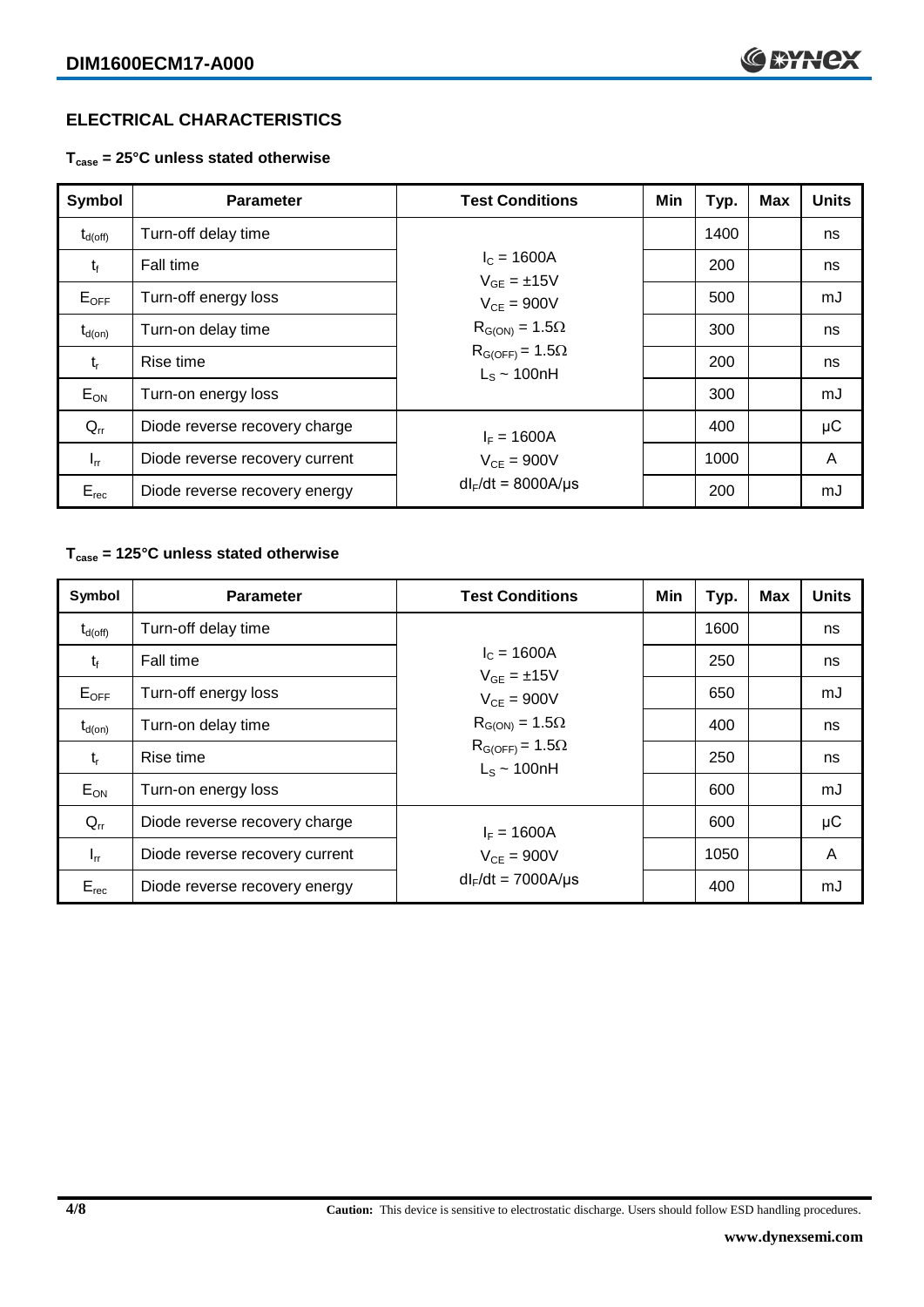

**Caution:** This device is sensitive to electrostatic discharge. Users should follow ESD handling procedures **5/8**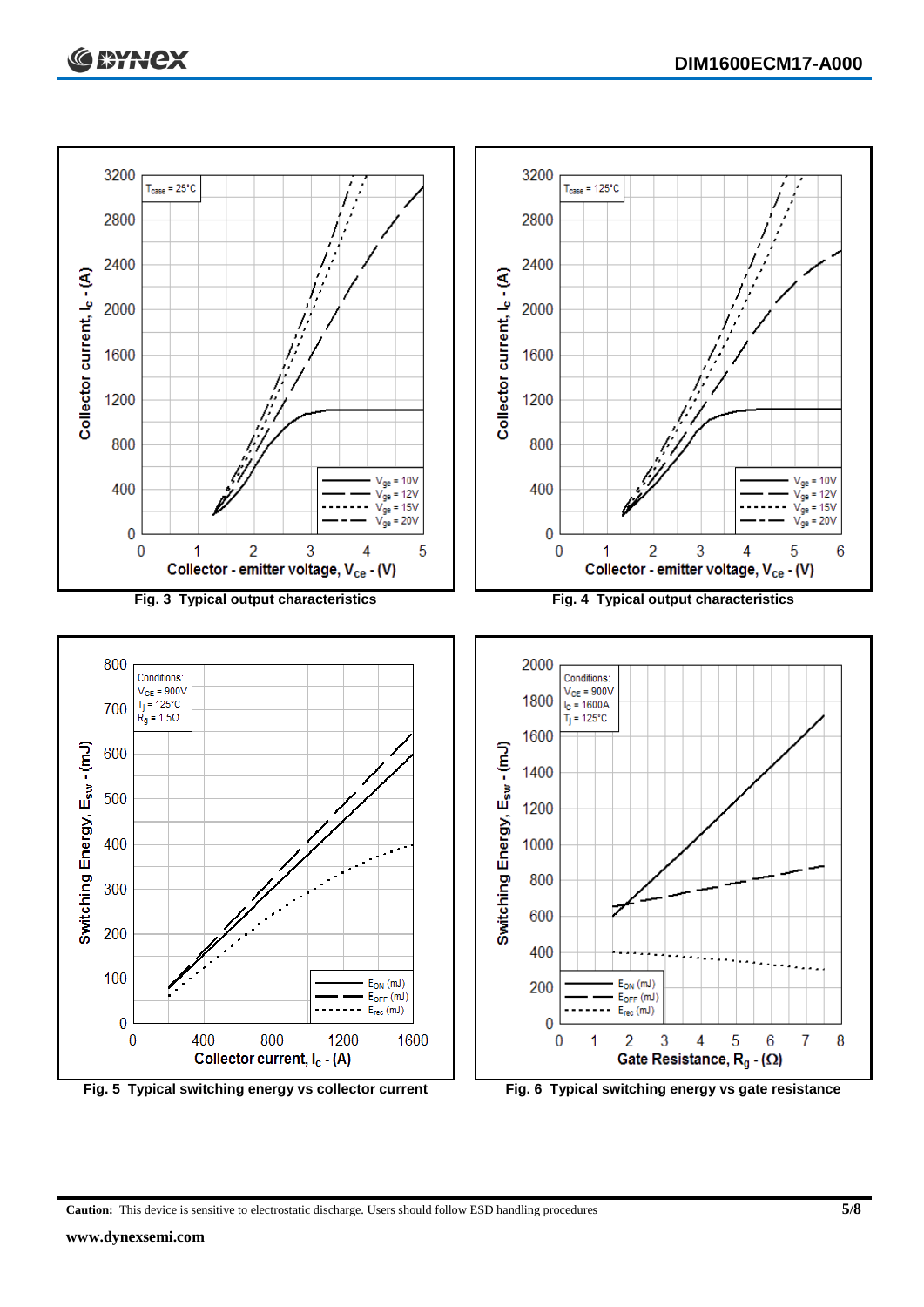

**Fig. 9 Diode reverse bias safe operating area Fig. 10 Transient thermal impedance**

**6/8 Caution:** This device is sensitive to electrostatic discharge. Users should follow ESD handling procedures.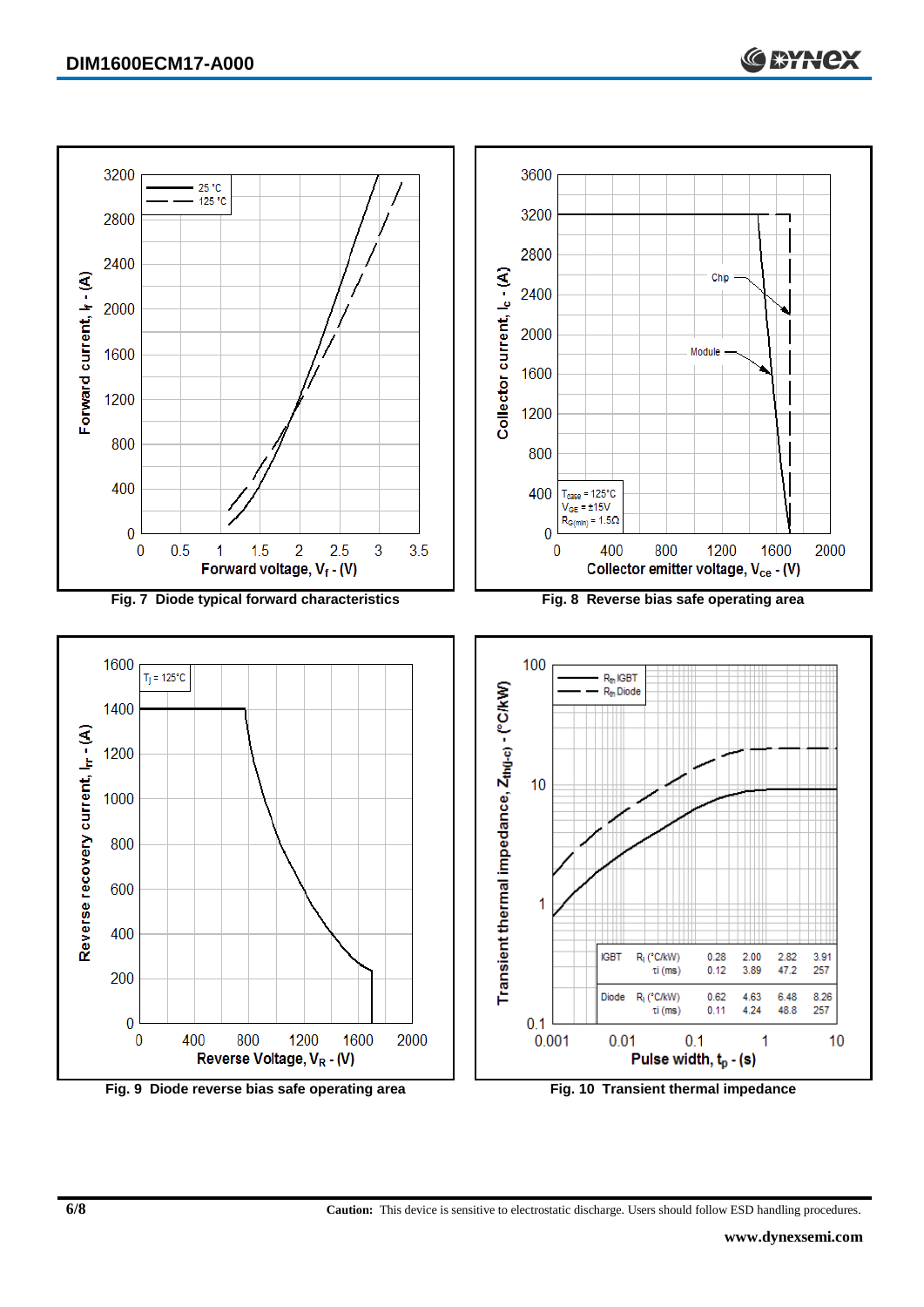

#### **PACKAGE DETAILS**

For further package information, please visit our website or contact Customer Services. All dimensions in mm, unless stated otherwise. **DO NOT SCALE.**



**Caution:** This device is sensitive to electrostatic discharge. Users should follow ESD handling procedures **7/8**